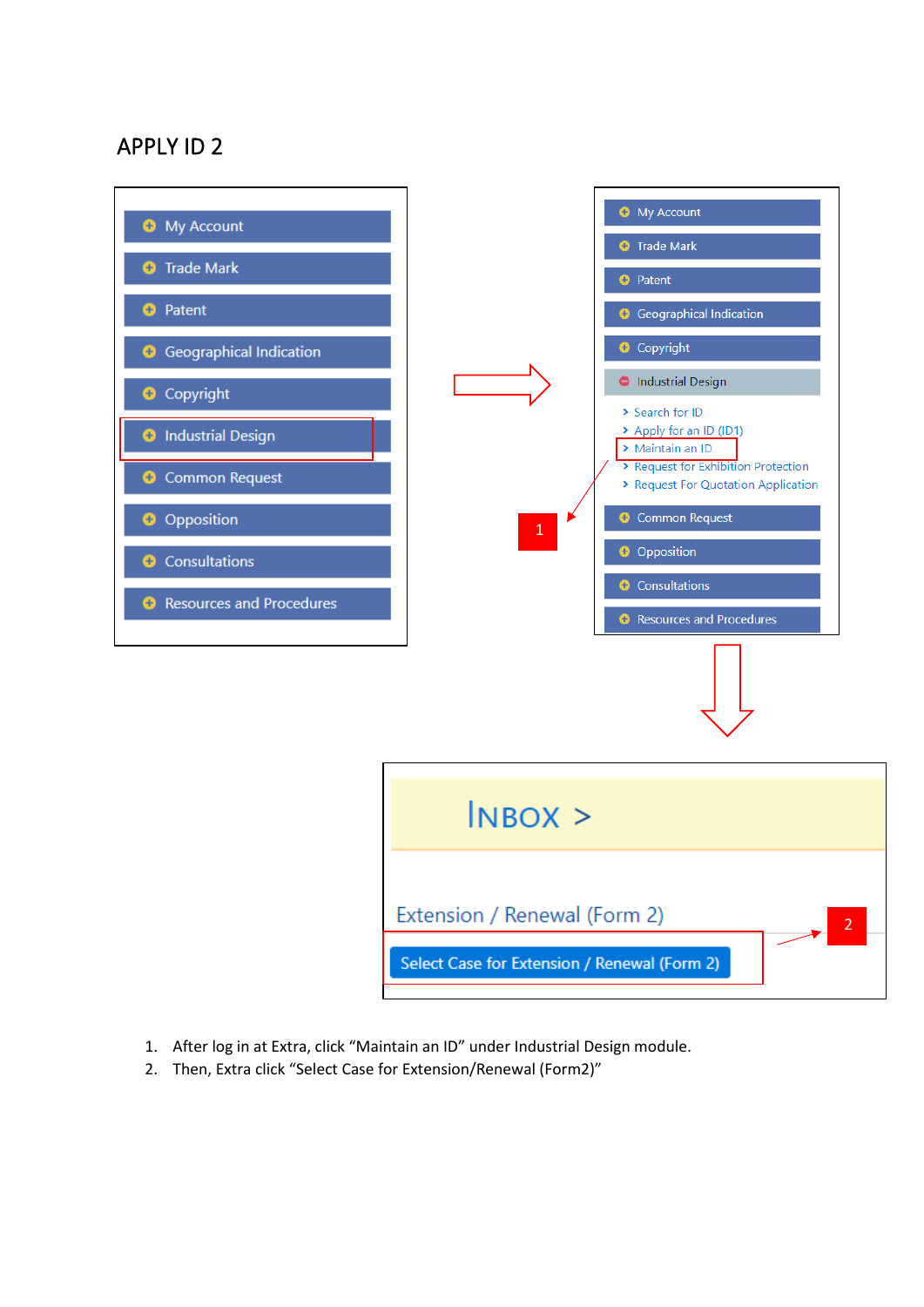| $N$ BOX $>$                                                       |                                                                                           |                                                                                   | Logout |
|-------------------------------------------------------------------|-------------------------------------------------------------------------------------------|-----------------------------------------------------------------------------------|--------|
| Enter your application number or title to perform a simple search | For a more advanced search select the link below and more criteria will be made available | Enter application number e.g.                                                     |        |
| Search Criteria                                                   |                                                                                           | 169088, you can use comma to<br>search for multiple cases<br>1500 characters max. |        |
| <b>Application Number</b>                                         |                                                                                           |                                                                                   |        |
| <b>Article Name</b>                                               |                                                                                           |                                                                                   |        |
| Locarno                                                           | Search                                                                                    |                                                                                   |        |
|                                                                   | Advanced Search<br>Q Search<br>Clear                                                      |                                                                                   |        |
|                                                                   | Q Search                                                                                  |                                                                                   |        |

- 3. This page will be display after Extra click "Select Case for Extension/Renewal (Form2)".
- 4. Extra need to enter application number or article name or Locarno.
- 5. Extra also can enter "\*" and system will display all application number that can apply for ID2.

| N                                                                                                                                                                                 |                                      |                               |                                                                                            |                              | Logout                                         |
|-----------------------------------------------------------------------------------------------------------------------------------------------------------------------------------|--------------------------------------|-------------------------------|--------------------------------------------------------------------------------------------|------------------------------|------------------------------------------------|
| Enter your application number or title to perform a simple search<br>For a more advanced search select the link below and more criteria will be made available<br>Search Criteria |                                      |                               | Enter application number e.g.<br>169088, you can use comma to<br>search for multiple cases |                              |                                                |
|                                                                                                                                                                                   |                                      |                               | 1500 characters max.                                                                       |                              |                                                |
| <b>Application Number</b>                                                                                                                                                         | $\mathbf{z}$                         |                               |                                                                                            |                              |                                                |
| <b>Article Name</b>                                                                                                                                                               |                                      |                               |                                                                                            |                              |                                                |
| Locarno                                                                                                                                                                           | Search                               |                               |                                                                                            |                              |                                                |
|                                                                                                                                                                                   | Advanced Search<br>Q Search<br>Clear |                               |                                                                                            |                              |                                                |
| 29 Industrial Design(s)                                                                                                                                                           |                                      |                               |                                                                                            |                              |                                                |
| 21-E0188-0101<br>meow<br>Select                                                                                                                                                   | 21-E0223-0101                        | 21-E0250-0101<br>petty design | <b>B</b> 21-E0252-0101<br>kerusi satu                                                      | 21-E0254-0101<br>kerusi satu |                                                |
|                                                                                                                                                                                   | Select                               | Select                        | 6<br>Select                                                                                | Select                       |                                                |
|                                                                                                                                                                                   |                                      |                               |                                                                                            |                              |                                                |
| 21-E0256-0102<br>Kitten Food                                                                                                                                                      | 21-E0257-0202<br>Kitten Food         | 21-E0264-0101<br>lorry        | 21-E0323-0101<br>beg                                                                       | 21-E0326-0101<br>kerusi satu | $\blacktriangleright$ Select<br><b>x</b> Close |

6. Extra click Select button to select the application number.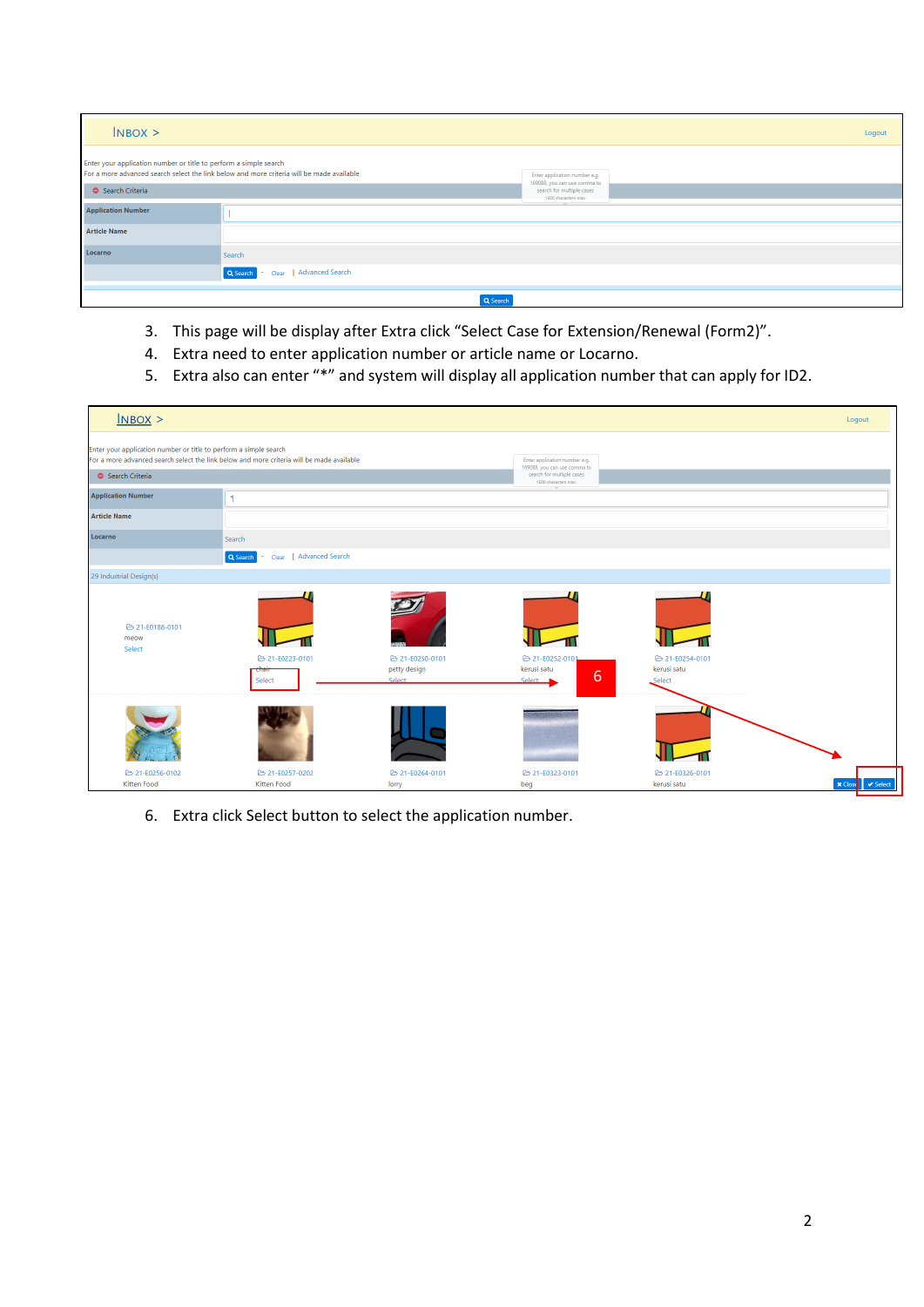| $N$ BOX $>$               | <b>REQUEST RENEWAL ON A DESIGN</b>                                                                                                                                                                                                                                                                                                                                                                     | Logout                          |
|---------------------------|--------------------------------------------------------------------------------------------------------------------------------------------------------------------------------------------------------------------------------------------------------------------------------------------------------------------------------------------------------------------------------------------------------|---------------------------------|
| <b>Client Reference</b>   | You can keyin a reference if neccessary.                                                                                                                                                                                                                                                                                                                                                               |                                 |
| Identity                  | Sentify who the applicant is for this application. If you or your organisation are the applici<br>t then select that you are applying in your own<br>ou are acting as an agent.<br><b>Identity</b><br>elect whether you're acting for your own right, as an agent or as a legal representative, where appropriate addresses will be populated ac<br>8<br>am acting : ○ In my own right ○ As an Agent • |                                 |
| <b>Selected case</b>      | <b>21-E0223-0101</b><br>chair                                                                                                                                                                                                                                                                                                                                                                          |                                 |
| <b>Expiry Date</b>        | is date is reached, or else your design will become expired.<br>Please be a<br>3rd period of 5 years to be<br>25 Jan 2<br>renewed                                                                                                                                                                                                                                                                      |                                 |
| Annualities to be paid    | 3rd period of 5 years to be renewed<br>$\mathbf{v}$ o                                                                                                                                                                                                                                                                                                                                                  |                                 |
| <b>Additional Request</b> | O Only Renewal<br>○ Update Name or Address or Name & Address (ID Form 9)<br>○ Change of Ownership (Assignment) (ID Form 5)                                                                                                                                                                                                                                                                             |                                 |
| <b>Declaration</b>        | □ I/We apply for an extension of the period of registration of the above registered industrial design.<br>$\bullet$                                                                                                                                                                                                                                                                                    |                                 |
|                           | Unit 1-7, Aras Bawah, Tower B, Menara UOA Bangsar, No. 5, Jalan Bangsar Utama 1, 59000 Kuala Lumpur. Telephone / Fax: +603-2299 8400 / +603-2299 889<br>www.myipo.gov.my . e-mail: pttechsupport@myipo.gov.my (Patent). tmtechsupport@myipo.gov.my (Trademark), idtechsupport@myipo.gov.my (Industrial Design).                                                                                        |                                 |
|                           | Usage   Privacy Statement   Copyright Notice   Security Policy C Copyright - The Official Portal of Intellectual Property Corporation of Malaysia                                                                                                                                                                                                                                                      | $\vee$ Submit<br><b>x</b> Close |

- 7. The page will be display as show above.
- 8. Only the Applicant(s) or the Agent on record of the Design can apply for its extension.
- 9. Applicant shall only require to key in minimum data (application number or applicants name) and provide statement of grounds. The details of the input shall be auto populated by the system.

| $N$ BOX $>$             | <b>REQUEST RENEWAL ON A DESIGN</b>       |                                                                                                                                                                                                                                                                                                                                                                                                            |                                                                                                                        |                |                                                                                                            |         |                  |               | Logout          |
|-------------------------|------------------------------------------|------------------------------------------------------------------------------------------------------------------------------------------------------------------------------------------------------------------------------------------------------------------------------------------------------------------------------------------------------------------------------------------------------------|------------------------------------------------------------------------------------------------------------------------|----------------|------------------------------------------------------------------------------------------------------------|---------|------------------|---------------|-----------------|
| <b>Client Reference</b> | You can keyin a reference if neccessary. |                                                                                                                                                                                                                                                                                                                                                                                                            |                                                                                                                        |                |                                                                                                            |         |                  |               |                 |
| <b>Identity</b>         | <b>Identity</b>                          | Identify who the applicant is for this application. If you or your organisation are the applicant then select that you are applying in your own right, if not then you are acting as an agent.<br>Select whether you're acting for your own right, as an agent or as a legal representative, where appropriate addresses will be populated accordingly.<br>I am acting : ● In my own right ○ As an Agent ● |                                                                                                                        |                |                                                                                                            |         |                  |               |                 |
|                         | <b>Applicant</b>                         | $\Leftrightarrow$ 1d                                                                                                                                                                                                                                                                                                                                                                                       | $\Leftrightarrow$ Name                                                                                                 | # Agent Number | Address(es)                                                                                                |         |                  |               |                 |
|                         |                                          | 960409025982                                                                                                                                                                                                                                                                                                                                                                                               | Nurul Syazwani binti<br>Saifuddin                                                                                      | MYA/2021/0006  | blok d-4-13, ppr pantai ria,, jalan pantai dalam Bangsar 59200 Kuala Lumpur<br>(MY)                        |         |                  | <b>■</b> Edit | <b>俞 Remove</b> |
|                         |                                          | Show / Hide columns                                                                                                                                                                                                                                                                                                                                                                                        | $\checkmark$                                                                                                           |                |                                                                                                            |         |                  |               |                 |
|                         |                                          | Q Search<br>$\bullet$                                                                                                                                                                                                                                                                                                                                                                                      |                                                                                                                        |                |                                                                                                            |         |                  |               |                 |
|                         | Correspondent                            |                                                                                                                                                                                                                                                                                                                                                                                                            | All correspondence (Discussions and Tasks) relating to this application will be sent to the Contact Details specified. |                |                                                                                                            |         |                  |               |                 |
|                         |                                          | Id                                                                                                                                                                                                                                                                                                                                                                                                         | Name                                                                                                                   | <b>Address</b> |                                                                                                            | Town    | <b>Post Code</b> | <b>State</b>  | <b>Country</b>  |
|                         |                                          | 960409025982                                                                                                                                                                                                                                                                                                                                                                                               | Nurul Syazwani binti Saifuddin                                                                                         |                | blok d-4-13, ppr pantai ria,, jalan pantai dalam                                                           | Bangsar | 59200            | Kuala Lumpur  | MY              |
|                         |                                          | Q Search<br>$\bullet$                                                                                                                                                                                                                                                                                                                                                                                      |                                                                                                                        |                |                                                                                                            |         |                  |               |                 |
|                         | <b>Address for Service</b>               |                                                                                                                                                                                                                                                                                                                                                                                                            | Select an address for service for the current application                                                              |                | · Default Address: blok d-4-13, ppr pantai ria,, jalan pantai dalam, Bangsar, Kuala Lumpur 59200, Malaysia |         |                  |               |                 |
|                         | <b>Notification Method</b>               | $\bullet$ Email $\circ$ Post                                                                                                                                                                                                                                                                                                                                                                               | Choose if you want to receive notifications by post or by email                                                        |                |                                                                                                            |         |                  |               |                 |

| Annualities to be paid    | 3rd period of 5 years to be renewed $\bullet$ $\bullet$                                                                                                                                             |
|---------------------------|-----------------------------------------------------------------------------------------------------------------------------------------------------------------------------------------------------|
| <b>Additional Request</b> | No selection<br>$\frac{1}{4}$ and period of 5 years to be renewed e & Address (ID Form 9)<br>4th period of 5 years to be renewed<br>5th period of 5 years to be renewed t) (ID Form 5)<br>$\bullet$ |
| <b>Declaration</b>        | $\Box$ I/We apply for an extension of the period of registration of the above registered industrial design.<br>$\bullet$                                                                            |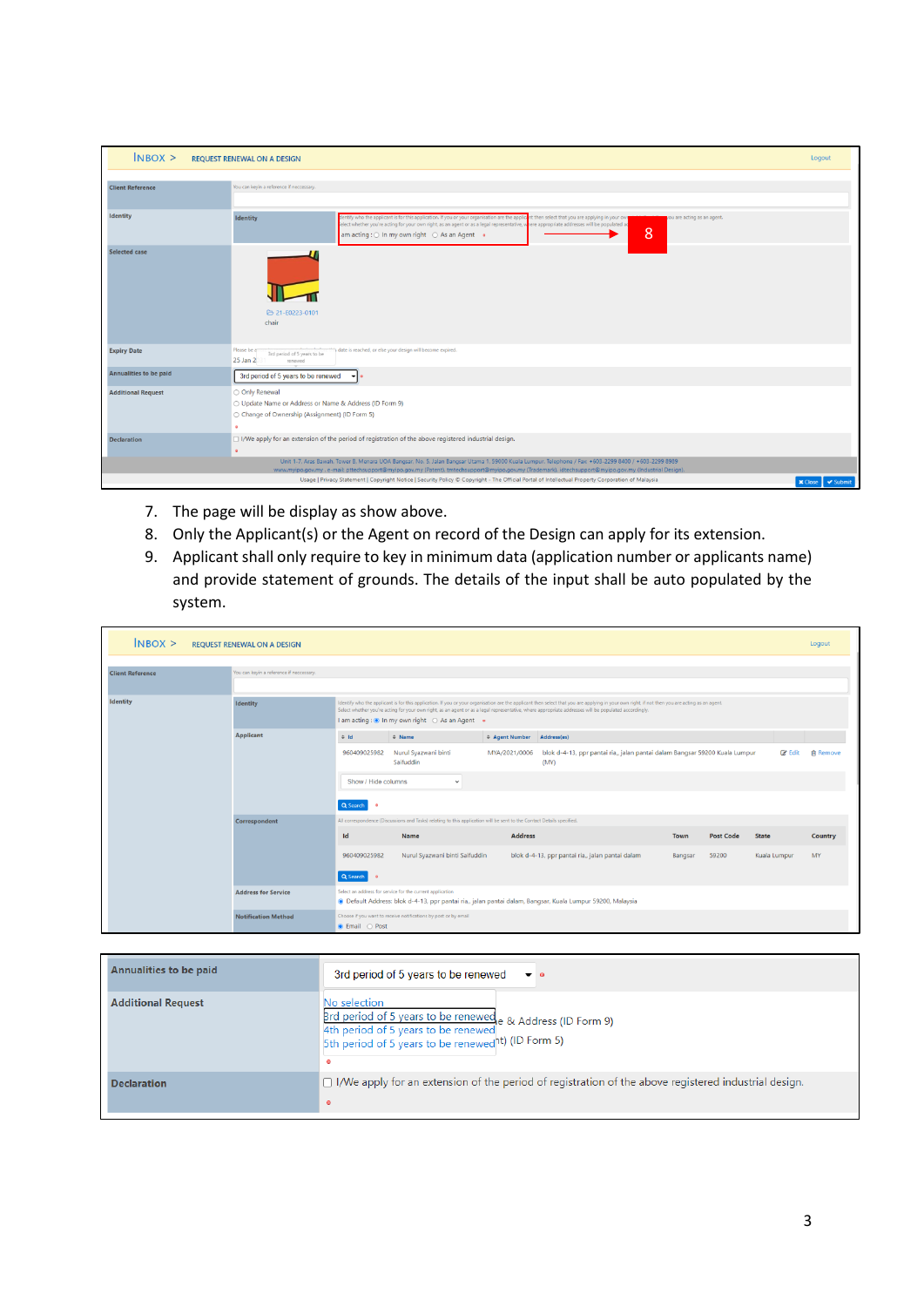- 10. The following data must be provided:
	- Registration number of the Design (mandatory-key-in).
	- Applicant(s)'s name(s) and address(es) (mandatory-auto-populated).
	- If applied by an Agent:
		- Agent's name and address (mandatory-auto-populated).
			- ID10 document (mandatory-auto-populated).
	- The period(s) (2nd, 3rd, 4th, 5th) for which the Design should be renewed (mandatory-auto-populated).
	- Declaration and Signature (mandatory-auto-populated).
	- Notification Method (email/ post) (mandatory-auto-populated)

## ADDITIONAL REQUEST

| Additional Request © Only Renewal |                                                        |
|-----------------------------------|--------------------------------------------------------|
|                                   | ○ Update Name or Address or Name & Address (ID Form 9) |
|                                   | $\circ$ Change of Ownership (Assignment) (ID Form 5)   |
|                                   |                                                        |

- 1. Applicant shall be able to add additional task along with the renewal request with below option:
	- A. Renewal Only
	- B. Renewal and [Update Name or Address or Name & Address (ID Form 9)]
	- C. Renewal and [Change of Ownership (Assignment) (ID Form 5)]

## A. Renewal Only

| Annualities to be paid         | 3rd period of 5 years to be renewed<br>$-1$                                                                                           |                      |                   |          |        |                                |
|--------------------------------|---------------------------------------------------------------------------------------------------------------------------------------|----------------------|-------------------|----------|--------|--------------------------------|
| <b>Additional Request</b>      | $\overline{ }$<br>· Only Renewal<br>л.<br>O Update Name or Address or Name & Addres<br>C Change of Ownership (Assignment) (ID Form 5) |                      |                   |          |        |                                |
| Declaration                    | □ I/We apply for an extension of the period of registration of the above registered industrial design.<br>$-$                         |                      |                   |          |        |                                |
| Payment                        |                                                                                                                                       |                      |                   |          |        |                                |
| $1$ Fee $(s)$                  |                                                                                                                                       |                      |                   |          |        |                                |
| <b>Fee Description</b>         |                                                                                                                                       |                      | <b>Fee Amount</b> |          | Total  |                                |
| ID2(a) - Basic Application fee |                                                                                                                                       | 3                    | 780.00            | $\sim$   | 780.00 |                                |
| Total                          |                                                                                                                                       | $\ddot{\phantom{a}}$ | 780.00            | $\equiv$ | 780.00 | <b>x</b> Close<br>$\sim$ Submi |

- 1. The following rules must be respected in order to apply for an extension:
	- Only the Applicant(s) or the Agent on record of the Design can apply for its extension.
	- It is possible to extend the period of registration up to 20 years maximum, which are divided into 4 consecutive periods of 5 years each.
	- It is possible to extend the period of registration:
		- before the expiration of the current period.
		- within a "Grace period" of 6 months after the expiry of the last period.
		- after the restoration of the Design, within the maximum period of time [Restoration Date + 1 month]
	- No EOT can be requested.
	- The status of the Design becomes "Renewed (Xxx Period)".
- 2. The applicant tick Declaration box and click Select button to submit the application.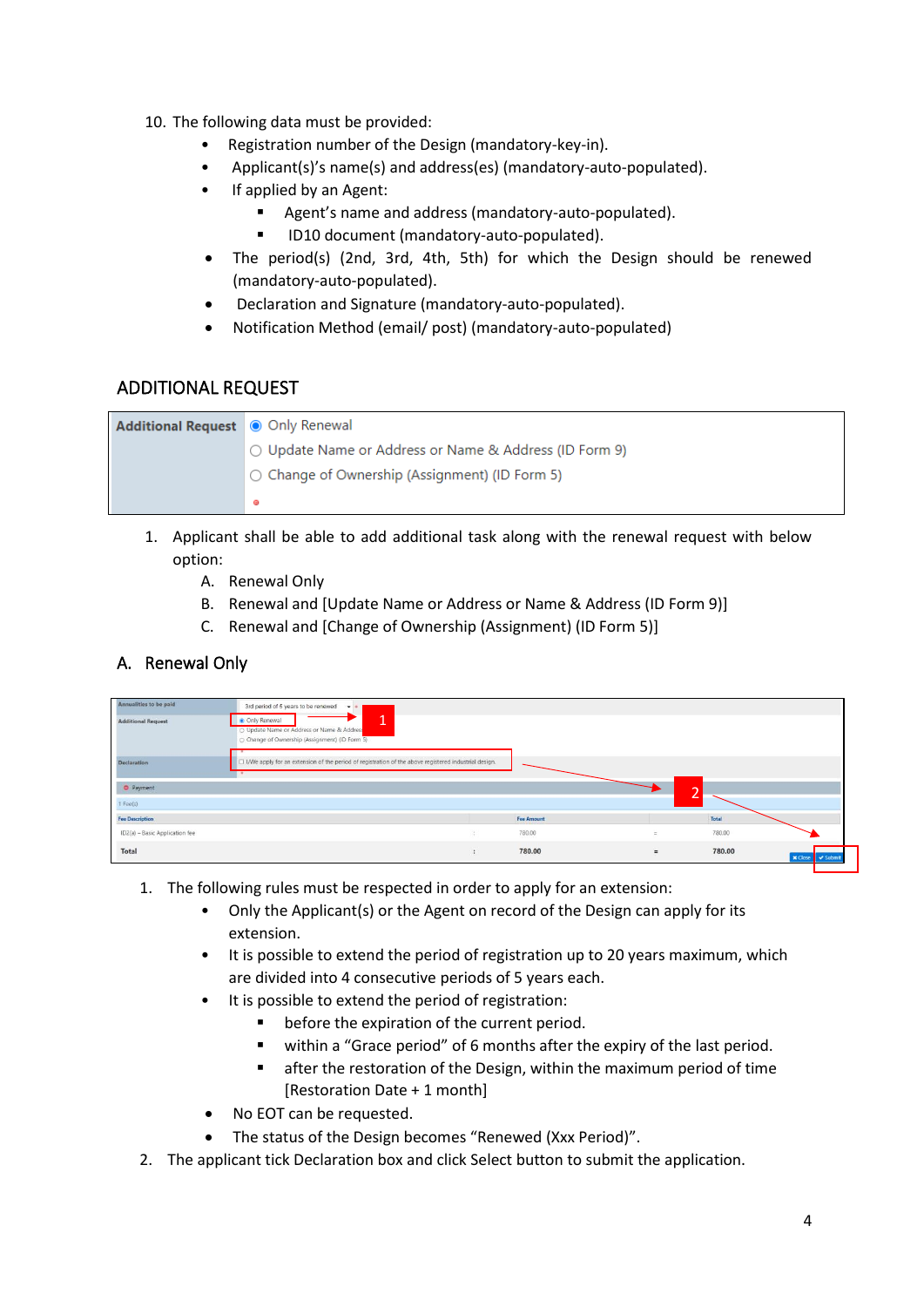## B. Renewal and [Update Name or Address or Name & Address (ID Form 9)]



- 1. This option shall allow the Applicant extend the period of registration of his application (ID Form 2) and also request for amendment (ID Form 9) to the Name or/and address of the Owner.
- 2. The applicant tick Declaration box and click Select button to submit the application.

| Info                                                                              | ×  |  |
|-----------------------------------------------------------------------------------|----|--|
| Renewal Case 21-E0223-0101/7 will be submitted when ID5/ID9 request is submitted. |    |  |
|                                                                                   | OK |  |
|                                                                                   |    |  |
|                                                                                   |    |  |

3. The popup above will be display and extra will get GR number.

| INBOX > AMENDMENT (FORM9)         |                                                                                                                                                                                                                                                                                                                                                                                                            |                       |                       |                                                                                 |      |                  |              |                    | Logout          |
|-----------------------------------|------------------------------------------------------------------------------------------------------------------------------------------------------------------------------------------------------------------------------------------------------------------------------------------------------------------------------------------------------------------------------------------------------------|-----------------------|-----------------------|---------------------------------------------------------------------------------|------|------------------|--------------|--------------------|-----------------|
| <b>Client Reference</b>           |                                                                                                                                                                                                                                                                                                                                                                                                            |                       |                       |                                                                                 |      |                  |              |                    |                 |
| Case Selected                     |                                                                                                                                                                                                                                                                                                                                                                                                            |                       |                       |                                                                                 |      |                  |              |                    |                 |
| <b>Case Selected</b>              | 21-80332-0101<br>kerusi satu                                                                                                                                                                                                                                                                                                                                                                               |                       |                       |                                                                                 |      |                  |              |                    |                 |
| Applicant's Information & Details |                                                                                                                                                                                                                                                                                                                                                                                                            |                       |                       |                                                                                 |      |                  |              |                    |                 |
| Identity                          | identify who the applicant is for this application. If you or your organisation are the applicant then select that you are applying in your own right, if not then you are acting as an agent.<br>Select whether you're acting for your own right, as an agent or as a legal representative, where appropriate addresses will be populated accordingly.<br>I am acting : O in my own right O As an Agent . |                       |                       |                                                                                 |      |                  |              |                    |                 |
| Request Details                   |                                                                                                                                                                                                                                                                                                                                                                                                            |                       |                       |                                                                                 |      |                  |              |                    |                 |
| O Contact                         |                                                                                                                                                                                                                                                                                                                                                                                                            |                       |                       |                                                                                 |      |                  |              |                    |                 |
| Agent                             | - Name                                                                                                                                                                                                                                                                                                                                                                                                     |                       | # Agent Number        | Addressles                                                                      |      |                  |              |                    |                 |
|                                   | Nurul Syazwani binti Salfuddin                                                                                                                                                                                                                                                                                                                                                                             |                       | MYA/2021/0006         | blok d-4-13, ppr pantal ria, jalan pantal dalam Bangsar 59200 Kuala Lumpur (MY) |      |                  |              |                    |                 |
|                                   | Show / Hide columns                                                                                                                                                                                                                                                                                                                                                                                        | $\checkmark$          |                       |                                                                                 |      |                  |              |                    |                 |
| <b>Applicant</b>                  | $0$ Id<br>- Name                                                                                                                                                                                                                                                                                                                                                                                           |                       | <b>0 Agent Number</b> | Address(es)                                                                     |      |                  |              |                    |                 |
|                                   | Nurul Syazwina Binti Saifuddin<br>67341344                                                                                                                                                                                                                                                                                                                                                                 |                       |                       | blok d-4-13, ppr pantai ria, Wilayah Persekutuan 59200 Kuala Lumpur (MY)        |      |                  | $G$ Edit     |                    | <b>自 Remove</b> |
|                                   | Show / Hide columns                                                                                                                                                                                                                                                                                                                                                                                        | $\checkmark$          |                       |                                                                                 |      |                  |              |                    |                 |
|                                   | Q Search                                                                                                                                                                                                                                                                                                                                                                                                   | $\overline{4}$        |                       |                                                                                 |      |                  | 5            |                    |                 |
| Author                            | not a company.<br>$-$ Name                                                                                                                                                                                                                                                                                                                                                                                 | <b>C</b> Agent Number | Address(es)           |                                                                                 |      |                  |              |                    |                 |
|                                   | wani com 1                                                                                                                                                                                                                                                                                                                                                                                                 | MYA/2021/0016         |                       | No. 7A, Jalan Ks 3a & Seksyen 3, Puchong 47100 Selangor (MY)                    |      |                  |              | Digicert Signature |                 |
|                                   | Show / Hide columns                                                                                                                                                                                                                                                                                                                                                                                        | $\checkmark$          |                       |                                                                                 |      |                  |              | ID                 |                 |
| Correspondent                     | AT correspondence (Discussions and Tasks) relating to this application will be sent to the Contact Details specified.                                                                                                                                                                                                                                                                                      |                       |                       |                                                                                 |      |                  |              |                    |                 |
|                                   | Name                                                                                                                                                                                                                                                                                                                                                                                                       | <b>Address</b>        |                       |                                                                                 | Town | <b>Post Code</b> | <b>State</b> | $x$ Clo $\ $       | v Submit        |

- 4. User shall require to provide:
	- a. Owner's new name
	- b. Owner's new Address
- 5. After done provide information, applicant can click submit button.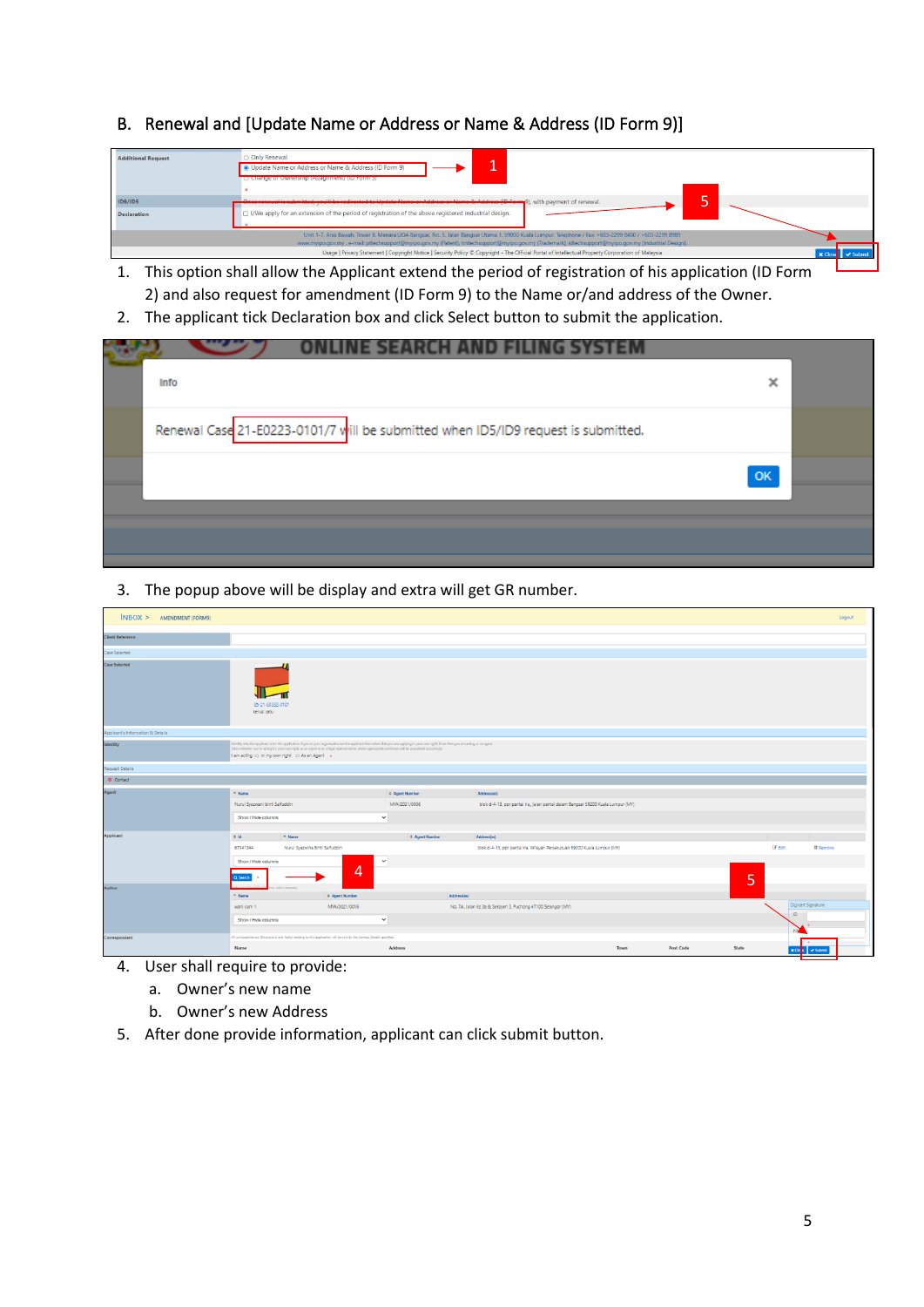C. Renewal and [Change of Ownership (Assignment) (ID Form 5)]

| <b>Additional Request</b> | O Only Renewal                                                                                                                                          |  |
|---------------------------|---------------------------------------------------------------------------------------------------------------------------------------------------------|--|
|                           | ○ Update Name or Address or Name & Address (ID Form 9)                                                                                                  |  |
|                           | Change of Ownership (Assignment) (ID Form 5)                                                                                                            |  |
| <b>ID9/ID5</b>            | Once renewal is submitted, you'll be redirected to Change of Ownership (Assignment) (ID Form 5), with payment of renewal.                               |  |
| <b>Declaration</b>        | □ I/We apply for an extension of the period of registration of the above registered industrial design.                                                  |  |
|                           |                                                                                                                                                         |  |
|                           | Unit 1-7, Aras Bawah, Tower B, Menara UOA Bangsar, No. 5, Jalan Bangsar Utama 1, 59000 Kuala Lumpur. Telephone / Fax: +603-2299 8400 / +603-2299 8989   |  |
|                           | www.myipo.qov.my . e-mail: pttechsupport@myipo.qov.my (Patent), tmtechsupport@myipo.qov.my (Trademark), idtechsupport@myipo.qov.my (Industrial Design). |  |
|                           | Usage   Privacy Statement   Copyright Notice   Security Policy C Copyright - The Official Portal of Intellectual Property Corporation of Malaysia       |  |

1. When applicant tick Renewal and [Change of Ownership (Assignment) (ID Form 5)], the page below will be display.

| CH AND FILING SYSTEM                                                              |    |
|-----------------------------------------------------------------------------------|----|
| Í<br><b>Info</b>                                                                  | ×  |
| Renewal Case 21-E0223-0101/5 will be submitted when ID5/ID9 request is submitted. |    |
|                                                                                   | OK |
|                                                                                   |    |

| $N$ BOX $>$<br><b>ASSIGNMENT (FORM5)</b>   |                                                                                                                                                                                                                                                                                                                                                                                                            |                    | Logout |
|--------------------------------------------|------------------------------------------------------------------------------------------------------------------------------------------------------------------------------------------------------------------------------------------------------------------------------------------------------------------------------------------------------------------------------------------------------------|--------------------|--------|
| и<br>$\overline{a}$                        |                                                                                                                                                                                                                                                                                                                                                                                                            |                    |        |
| <b>Case Selected</b>                       | 29 21-E0223-0101<br>chair                                                                                                                                                                                                                                                                                                                                                                                  |                    |        |
| Applicant's Information & Details          |                                                                                                                                                                                                                                                                                                                                                                                                            |                    |        |
| Identity                                   | Identify who the applicant is for this application. If you or your organisation are the applicant then select that you are applying in your own right. if not then you are acting as an agent.<br>Select whether you're acting for your own right, as an agent or as a legal representative, where appropriate addresses will be populated accordingly.<br>I am acting : O In my own right O As an Agent . |                    |        |
| <b>Request Details</b>                     |                                                                                                                                                                                                                                                                                                                                                                                                            |                    |        |
| <b>Applicant Type</b>                      | ○ Assignee ○ Assignee's Agent ○ Assignor's Agent ●                                                                                                                                                                                                                                                                                                                                                         |                    |        |
| <b>Request Type</b>                        | O Assignment O Transmission O Security Interest Transaction O Other Operation of Law .                                                                                                                                                                                                                                                                                                                     |                    |        |
| <b>New Owner/Applicant</b>                 | Q Search                                                                                                                                                                                                                                                                                                                                                                                                   |                    |        |
| <b>Date of Agreement</b>                   | ٠                                                                                                                                                                                                                                                                                                                                                                                                          |                    |        |
| <b>Support Documents &amp; Declaration</b> |                                                                                                                                                                                                                                                                                                                                                                                                            |                    |        |
| <b>Supporting Document</b>                 | Provide:<br>- Deed of Assignment<br>O Add   0                                                                                                                                                                                                                                                                                                                                                              | Digicert Signature |        |
| <b>Declaration</b>                         | DI/We declare that where industrial design right exists in the/each industrial design mentioned in column 2, the person(s) entitled to any interest which the applicant is seeking to register by this application is/are also<br>industrial design right.                                                                                                                                                 | PIN                |        |
| Payment                                    |                                                                                                                                                                                                                                                                                                                                                                                                            |                    |        |
|                                            |                                                                                                                                                                                                                                                                                                                                                                                                            | المنطوبة           |        |

- 2. This option shall allow the Applicant extend the period of registration of his application (ID Form 2) and also request to Change of Ownership (Assignment) (ID Form 5) of the ID.
- 3. Applicant shall provide:
	- Assignee(s)'s name(s) and address(es) (mandatory).
	- If applied by an Assignee's Agent:
		- ID10 document assignee (mandatory).
	- Date of agreement (mandatory).
	- The corresponding grounds and the relevant document(s) to justify it:
		- Certified copy of agreement (optional).
		- Deed of Assignment (mandatory).